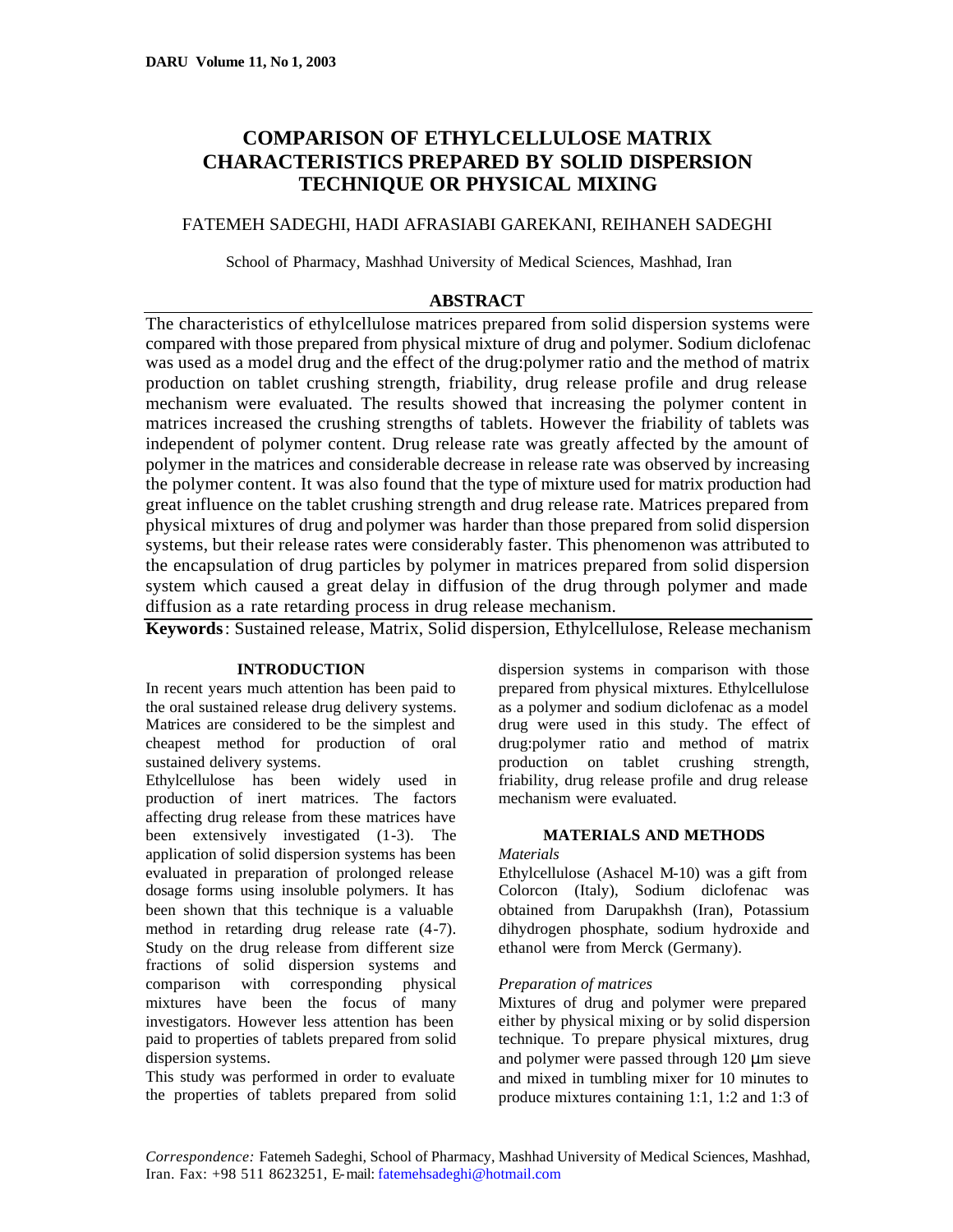the drug:polymer ratios. To prepare solid dispersion systems, weighed amounts of drug and polymer (in 1:1, 1:2, 1:3 ratios) were dissolved separately in minimum amount of ethanol. Drug solution then was added to the polymer solution and mixed thoroughly. The resulting solution in equal volumes were poured into the petri dishes and oven dried at  $50^{\circ}$ C to constant weight. The dried films was peeled off and grounded by a porcelain mortar and pestle. Then the samples were passed through 120 μm sieves.

An accurate weight of each mixture was dissolved in the known volumes of ethanol and its drug content was determined by UV spectroscopy at 282 nm through the calibration curve made for the solution of sodium diclofenac in ethanol at this wavelength. Ethylcellulose dose not interfere with diclofenac sodium absorption at this wavelength.

Flat faced tablets, (10 mm in diameter) of the physical mixtures or solid dispersion systems equivalent to 100 mg sodium diclofenac were compressed on an instrumented single punchtableting machine (Korsch EK-72, Germany) at 10 kN compaction force. The tablet weights were 200, 300 and 400 mg for 1:1, 1:2 and 1:3 drug: polymer ratios, respectively.

### *Evaluation of matrices*

The crushing strengths of the matrices were measured by a hardness tester (Erweka TB24, Germany) 24 h after compaction. Ten tablets were used in each study. Crshing strength of matrices were analysed by one-way analysis of variance and Tukey's multiple comparison test using SPSS statistical software.

The friability of matrices was measured by an Erweka TA3R friablator (Germany). Ten tablets were weighed and tumbled for 4 min at 25 rpm. Tablets were then re-weighed and the percent of friability of tablets was calculated. Student's ttest was used for comparison of friability test between matrices prepared from physical mixtures and those prepared from solid dispersion systems.

Dissolution tests were carried out in a USP dissolution apparatus I (Chemiphan, Iran). The release profiles of matrices containing 100 mg of sodium diclofenac in 1000 ml phosphate buffer of pH 6.8 (prepared according to USP 23, NF 18 instruction) were determined at a

rotation speed of 100 rpm, at  $37\pm 0.5^{\circ}$ C by the Shimadzu U.V, A- 160 double beam spectrophotometer (Japan) at 275 nm wavelength. The mean of three determinations was used to calculate drug release for each formulation.

In order to determine the drug release rates, data were fitted to zero order kinetic (equation1) and Higuchi model (equation2) using statistical software (Minitab, Standard Release 9.1). Regression analysis was used to obtain the release rate constants and correlation coefficients (r). The correlation coefficient for the best statistical fit was used as the principal criteria to evaluate the models.

$$
w = w_0 - kt \qquad \qquad \text{Equation 1}
$$

 $w = k\sqrt{t}$  Equation2

To analyze the mechanism of drug release, the release data between 5-70% were fitted in the equation 1 (8) by developing a computer program. The value of n was calculated for each formulation. The value of n indicates the mechanism of drug release.

Equation 3

- Q= the fraction of drug released
- K= Release constant
- $t=$  Time

 $Q= Kt^n$ 

n= Release exponent

### *IR studies*

FT.IR (KBr) spectrophotometer (Perkin Elmer Paragon 1000 IR) was used to obtain IR spectra of the pure drug, polymer, physical mixture and solid dispersion (1:3).

### **RESULTS AND DISCUSSION**

The crushing strengths of tablets are given in Table 1. The results of one-way analysis of variance for comparison of crushing strengths of matrices confirmed significant differences. The crushing strengths of matrices increased as the polymer content in tablets increased. For example in tablets made from physical mixtures, the hardness increased from 7.4 kg to 15.1 kg for matrices containing 100 and 300 mg of polymers respectively. The Tukey's test indicated that there are significant differences (p<0.001) between crushing strength of matrices containing different amounts of polymer, prepared from physical mixtures. This trend was also observed for tablets made from solid dispersion systems. Increasing the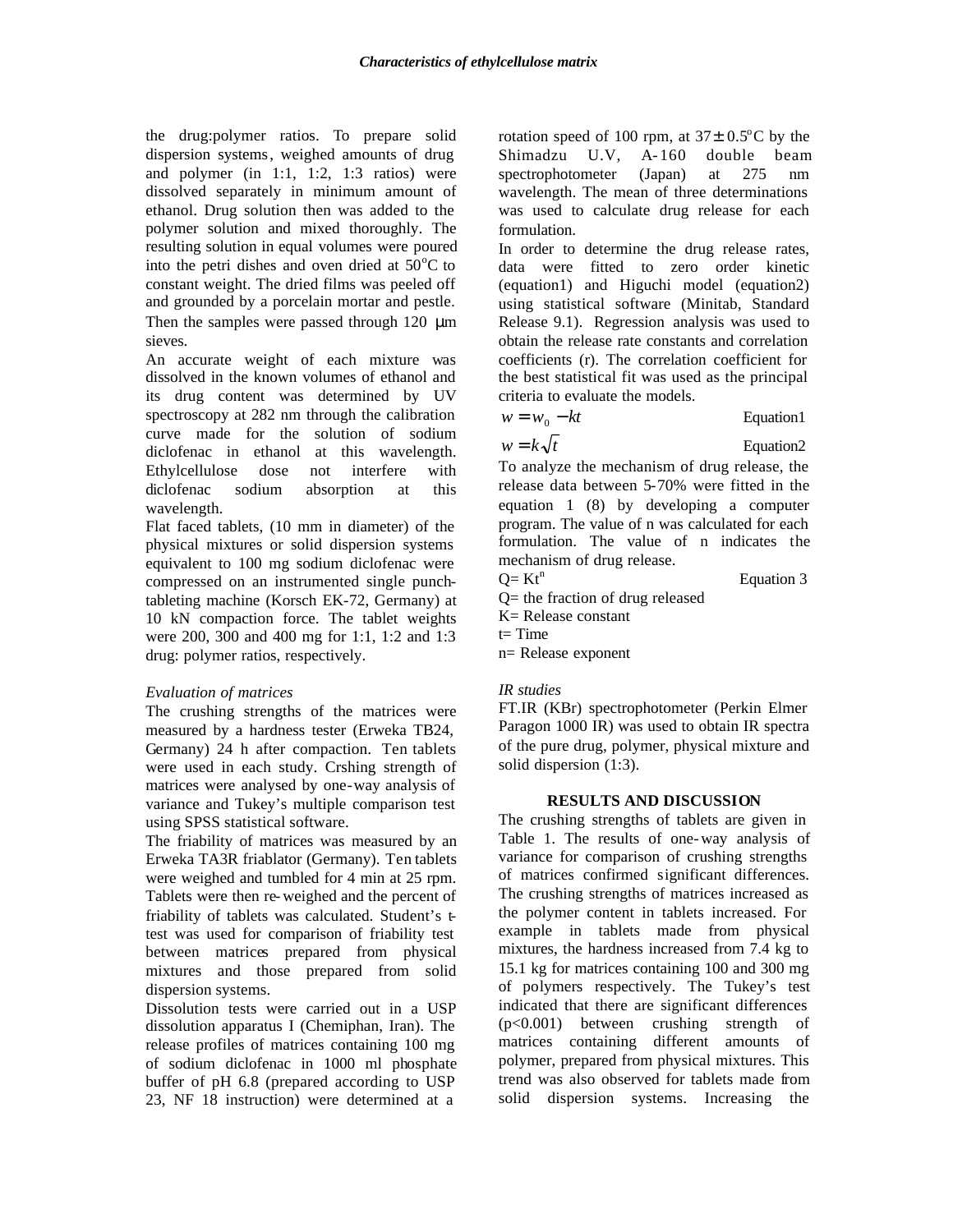polymer content.increases the interparticulate bounding during compaction, which results in increase in crushing strength of tablets.

Tukey's test also showed that tablets prepared from physical mixtures were significantly harder than those made from solid dispersion system (table 1). The decreased crushing strength of tablets made from solid dispersion system was probably due to the formation of hard elastic film after solvent evaporation. Particles obtained after film grinding was so hard that resisted deformation under the compaction force.

The results of friability test are shown in table 2. As it can be seen the friability of tablets was independent of the polymer content in tablets. However methods of preparation of drug and polymer mixtures affected the results of friability tests. The tablets made from solid dispersion systems were more friable than those made from physical mixtures (table 2). This effect can be attributed to the decrease in crushing strengths of tablets made from solid dispersion systems. Overall the friability of tablets prepared from physical mixtures and those prepared from solid dispersion system with 1:3 drug: polymer was within reasonable limits according to Marshal (9).

Drug release profiles for tablets made from physical mixtures are seen in Figure 1. All the matrices were disintegrated during dissolution test. The time taken for complete disintegration of matrices was dependent on the polymer content in the matrix. The more polymers present in the matrix, the longer the time for complete disintegration. The drug release from matrices with 1:1 drug:polymer ratio was rapid due to rapid disintegration and all of the drug was released in the first 15 minutes. Increasing the polymer content in matrices resulted in a decrease in drug release in each sampling time. For example the percent of drug release from 1:1 drug polymer mixture was 100% after 15 minutes while the corresponding value for 1:3 mixtures was 13.5%. This relationship between polymer content and drug release has been reported in other investigations (2, 10, 11).

Tables 3 and 4 show the rate constants and correlation coefficients of the fits of release data to different kinetic models for matrices prepared from physical mixture of drug and polymer and those prepared from solid dispersion systems respectively. The correlation

coefficient for the best statistical line revealed that Higuchi model was better applicable to the release data. The reduction in release rate by the increase in polymer content was due to the increased thickness of tablets, which resulted in longer diffusional path over which the drug must diffuse and also in production of harder tablets, which retarded the diffusion of water into the matrices and consequent ly prolonged the time required for disintegration of matrices. Nevertheless in tablets made from physical mixtures, drug release was fast even at drug: polymer ratio of 1:3 and the entire drug was released after 150 minutes. The release profiles for tablets made from solid dispersion systems are shown in Figure 2. The relationship between the polymer content and the drug release was also observed for these matrices. These results are similar to the release profiles of furosemide (5) and diflunisal (7) from Eudragit matrices and also for the release profile of verapamil HCl from ethylcellulose matrices (6), which were prepared from solid dispersion system. The percents of drug release after 15 minutes were 22.5% and 10% for 1:1 and 1:3 drug:polymer ratios respectively.

It has been reported that the crushing strengths of the ethylcellulose matrices has a great influence on drug release rate (2, 3) and the harder tablets have lower release rates. Comparison of release profiles (figure 3) and Higuchi release rates (tables 3 and 4) show that matrices prepared from solid dispersion systems which are softer show considerable slower drug release rate compared to harder matrices prepared from physical mixtures. IR spectra of sodium diclofenac, ethylcellulose and their physical mixtures or solid dispersion systems (data are not shown) indicated that no interaction exists between drug and polymer since all characteristic bands of sodium diclofenac in the IR spectra were also observed in both physical mixtures and solid dispersion systems. Therefore reduction in drug release rate could be attributed to the encapsulation of drug particles by polymer film after solvent evaporation in solid dispersion system which results in slower diffusion of the drug through polymer.

However, the retardation effect of ethylcellulose on drug release from matrices prepared from solid dispersion system was lower than that reported by Dangprasirt and Ritthidej (12).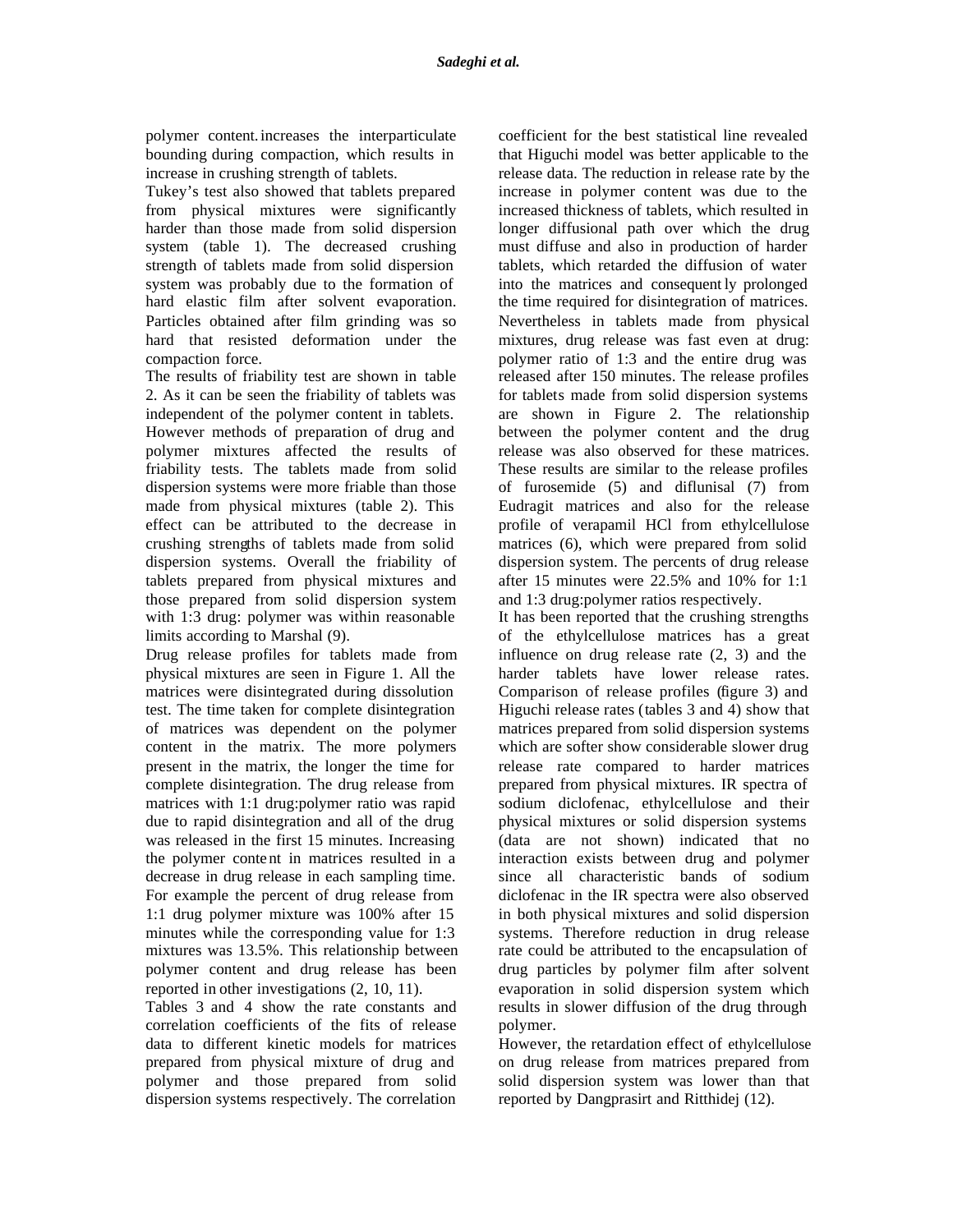

**Figure 1.** Effect of drug:polymer ratio on sodium diclofenac (100mg) release from matrices prepared from physical mixtures.



**Figure 2.** Effect of drug:polymer ratio on sodium diclofenac (100mg) release from matrices prepared from solid dispersion mixtures.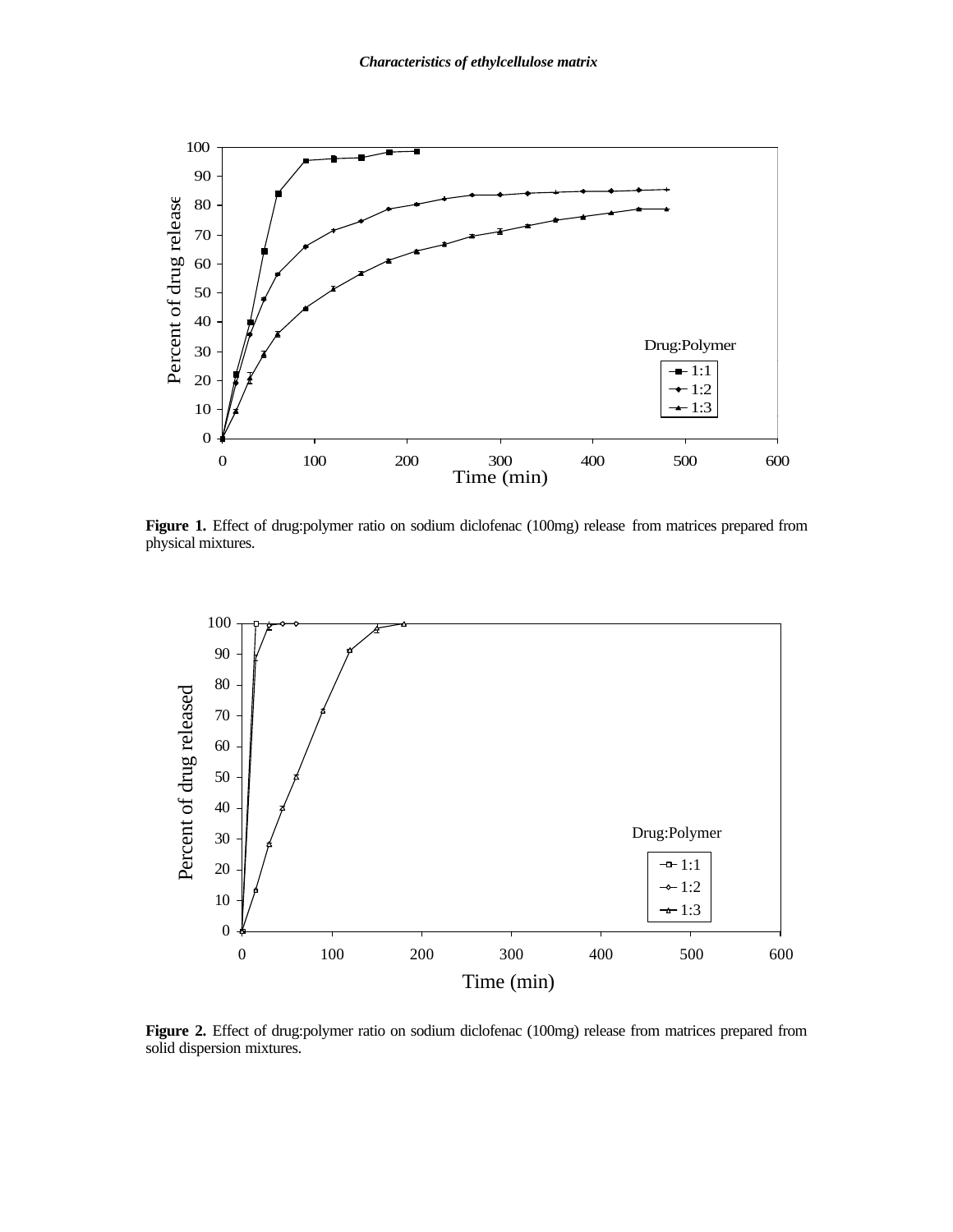

**Figure 3.** Comparison of sodium diclofenac release from matrices prepared from physical mixtures (open symboles) or solid dispersion mixtures (closed symboles) at different drug:polymer ratios.

**Table 1.** Crushing strengths of matrices and p value obtained in Tukey test for comparison of crushing strengths in each raw

| Physical mixture | Solid dispersion mixture | p value                |
|------------------|--------------------------|------------------------|
| $7.4 \pm 0.4$    | $4.8 \pm 0.3$            | *** $< 0.001$          |
| $11.2 \pm 0.3$   | $8.1 \pm 0.5$            | *** $< 0.001$          |
| $15.1 \pm 0.5$   | $13.9 \pm 0.3$           | *** $< 0.001$          |
|                  |                          | Crushing strength (kg) |

\*\*\* indicating significant differences between crushing strengths of matrices in each raw.

|          | <b>Table 2.</b> Weight loss after friability testing $(\%w/w)$ and the results of t test for comparison of % friability in |
|----------|----------------------------------------------------------------------------------------------------------------------------|
| each raw |                                                                                                                            |

|              |                  | Weight loss $(\% w/w)$   | The results of    |  |
|--------------|------------------|--------------------------|-------------------|--|
| Drug:Polymer | Physical mixture | Solid dispersion mixture | t test= $p< 0.05$ |  |
|              | $0.60 \pm 0.09$  | $1.10 \pm 0.10$          | Significant       |  |
|              | $0.30 \pm 0.01$  | $1.20 \pm 0.09$          | Significant       |  |
|              | $0.50 \pm 0.06$  | $0.90 \pm 0.08$          | Significant       |  |

**Table 3.** Values of release rates and the correlation coefficients (r) obtained from fit of release data to different kinetic mo dels for matrices prepared from physical mixture of drug and polymer

|              | Higuchi model                         |       | Zero order model                  |       |  |  |
|--------------|---------------------------------------|-------|-----------------------------------|-------|--|--|
| Drug:Polymer | Release rate $(\% \text{min}^{-1/2})$ |       | Release rate (%min <sup>1</sup> ) |       |  |  |
|              | Not enough data                       | $---$ | Not enough data                   |       |  |  |
|              | 5.8                                   | 0.951 | 2.07                              | 0.830 |  |  |
|              |                                       | ).990 | 0.54                              | ).960 |  |  |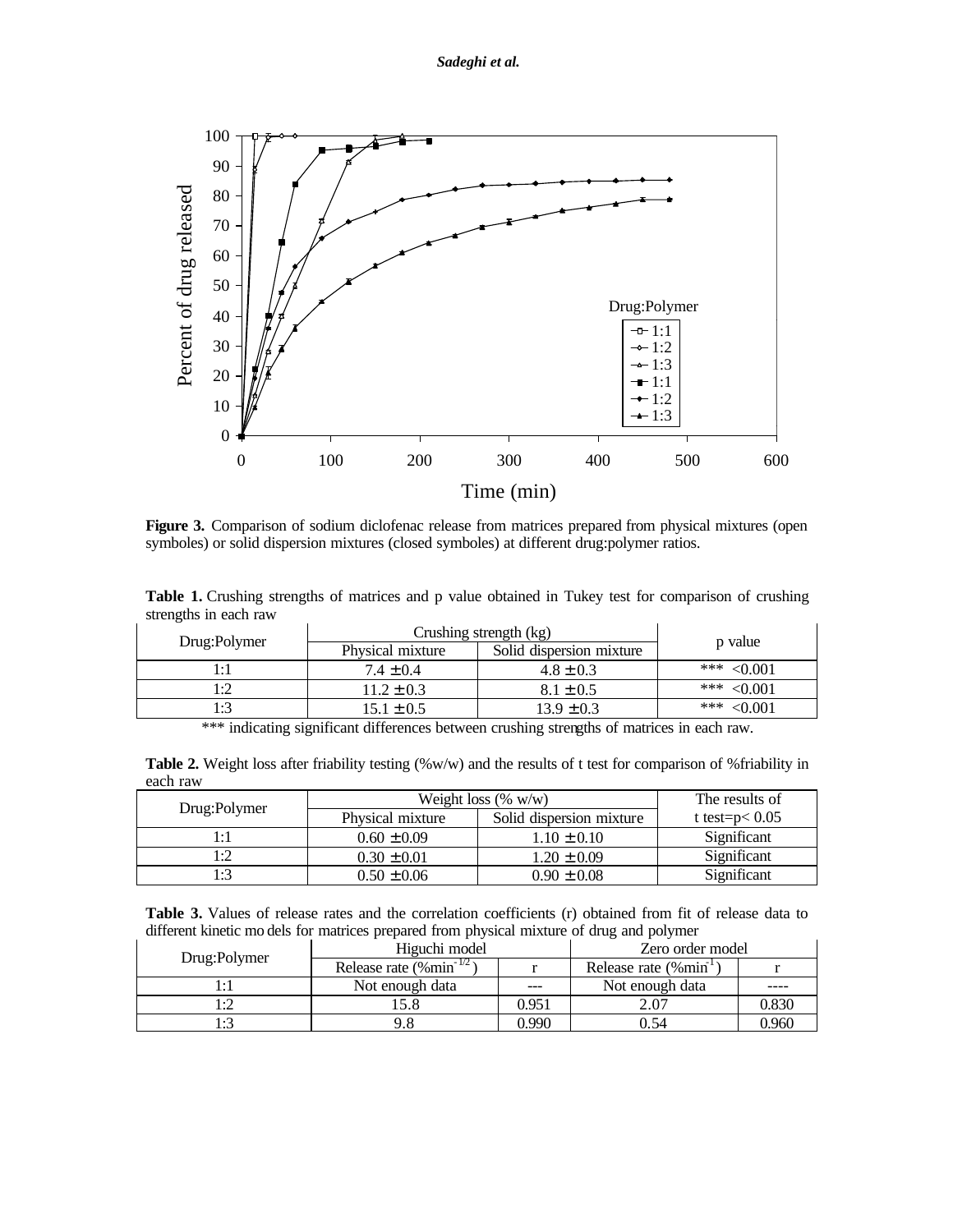| Drug:Polymer | Higuchi model                        |       | Zero order model                 |       |  |
|--------------|--------------------------------------|-------|----------------------------------|-------|--|
|              | Release rate $(\% \text{min}^{1/2})$ |       | Release rate (%min <sup>-1</sup> |       |  |
|              |                                      | 0.903 | 9.4 <sub>1</sub>                 | 0.833 |  |
|              |                                      | 0.882 | $0.08\,$                         | 0.784 |  |
| . . 7        |                                      | 0.966 |                                  | 0.904 |  |

**Table 4.** Values of release rates and the correlation coefficients (r) obtained from fit of release data to different kinetic models for matrices prepared from solid dispersion systems of drug and polymer

| <b>Table 5.</b> The values of release exponent (n) |  |  |  |  |
|----------------------------------------------------|--|--|--|--|
|                                                    |  |  |  |  |

| Drug:polymer | Matrices prepared from physical<br>mixture | Matrices prepared from solid dispersion<br>system |
|--------------|--------------------------------------------|---------------------------------------------------|
|              | Not enough data                            | 0.99                                              |
|              | Not enough data                            | 0.47                                              |
|              | 87                                         | ).44                                              |

These authors prepared 3:1 sodium diclofenac and ethylcellulose solid dispersion system by spray drying and showed this ratio gave continuous release of drug over 12 h period. The observed differences in drug release rate in these studies could be attributed to differences in methods for the preparation of solid dispersion system.

It was also observed that the percent of the drug release reached a plateau for tablets made from solid dispersion systems with 1:2 and 1:3 drug: polymer ratio and not all of the drug was released during the dissolution test. This effect could be attributed to the complete coverage of some of drug particles with impermeable ethylcellulose coating. The barrier effect of ethylcellulose coating in solid dispersion systems is much greater than the barrier effect of ethylcellulose particles surrounding the drug particles in tablets made from physical mixtures.

In fact the drug particles are sealed within a cast film of ethylcellulose in solid dispersion system in such a way that the dissolution medium cannot reach these particles. Increase in polymer content probably increased the thickness of the coating and decreased the percent of the drug re lease to a high extent. Such incomplete drug release has been reported for release of difunisal from Eudragit RL and RS, which has been attributed to the electrostatic interaction between drug and polymers (7). The values of n for different matrices are listed in Table 5. Due to the rapid drug release it was not possible to obtain enough release data for tablets made from physical mixtures with 1:1 and 1:2 drug:

polymer ratios. The value of n for tablets made from physical mixture with 1:3 drugs: polymer ratio indicates that mostly erosion controls drug release from these matrices.

The values of n for tablets made from solid dispersion systems indicated that different mechanisms of release were observed for drug according to the polymer content. While for 1:1 drug:polymer ratio erosion was the predominant mechanism controlling drug release, for 1:2 and 1:3 solid dispersion systems diffusion was the main mechanism. This change in drug release mechanism was due to more effective coating of drug particles with ethylcellulose coating at 1:2 and 1:3 drug: polymer ratios which resulted in delay of drug release and caused slow diffusion as the main mechanism which controlled drug release.

## **CONCLUSION**

The use of solid dispersion technique for preparation of drug and polymer mixtures affected matrix characteristics.

Although tablets, which were prepared from physical mixtures, were harder than those which prepared from solid dispersion systems their release rates were faster. This was attributed to changes in drug release mechanism from erosion to diffusion due to encapsulation of drug particles by polymer in matrices prepared from solid dispersion system. Therefore solid dispersion technique may be a valuable method for preparation of slow release formulation of ethylcellulose matrices and may provides slow release formulation with consumption of less polymer compared to physical mixing of drug and polymer.